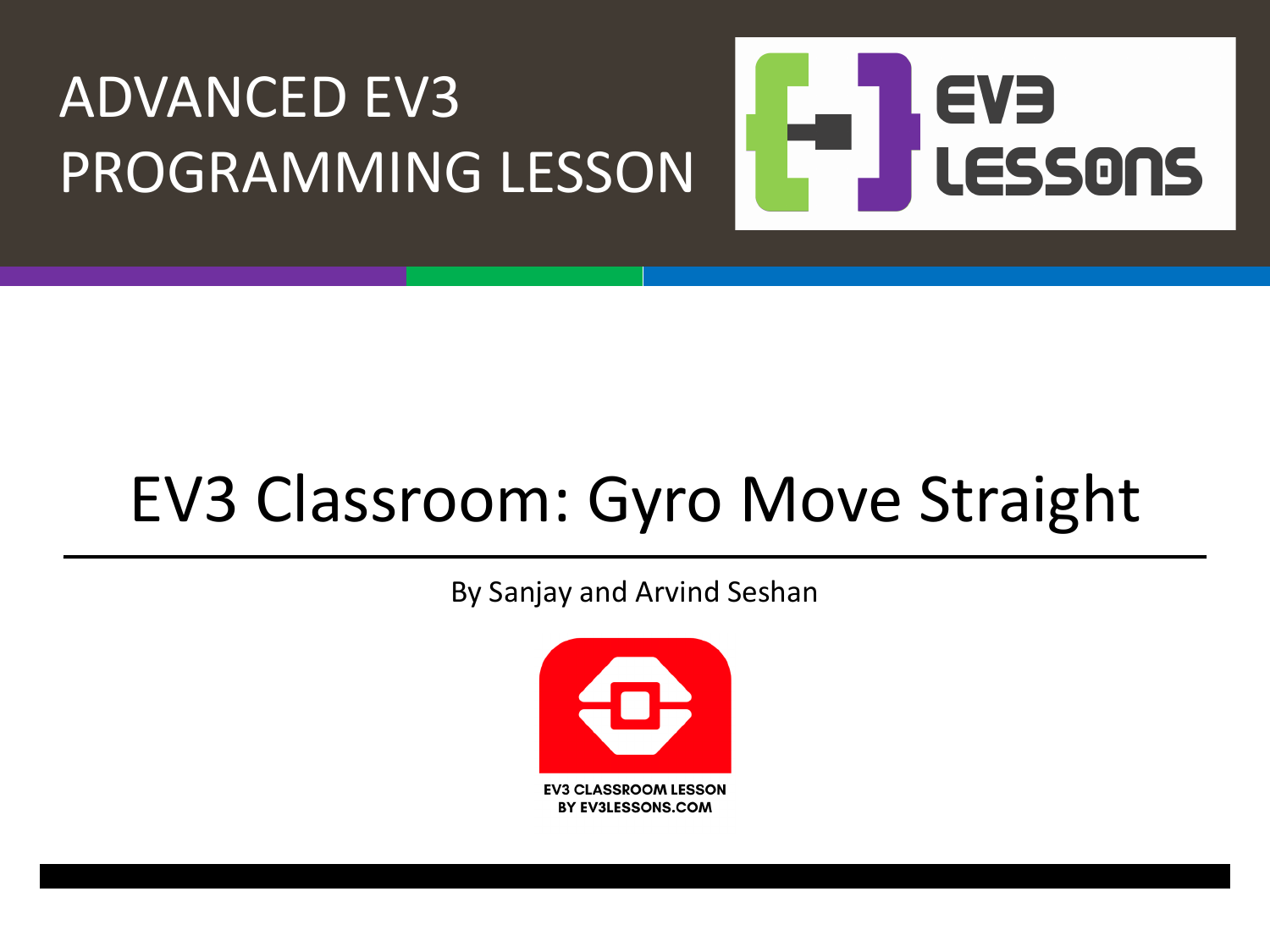## Lesson Objectives

- Learn what proportional control means and why to use it
- Learn to apply proportional control to get your robot to move straight
- **7** Learn to apply proportional control to the Gyro sensor move at a particular angle

ì Prerequisites: Math Blocks, Proportional Control, Gyro Sensor lessons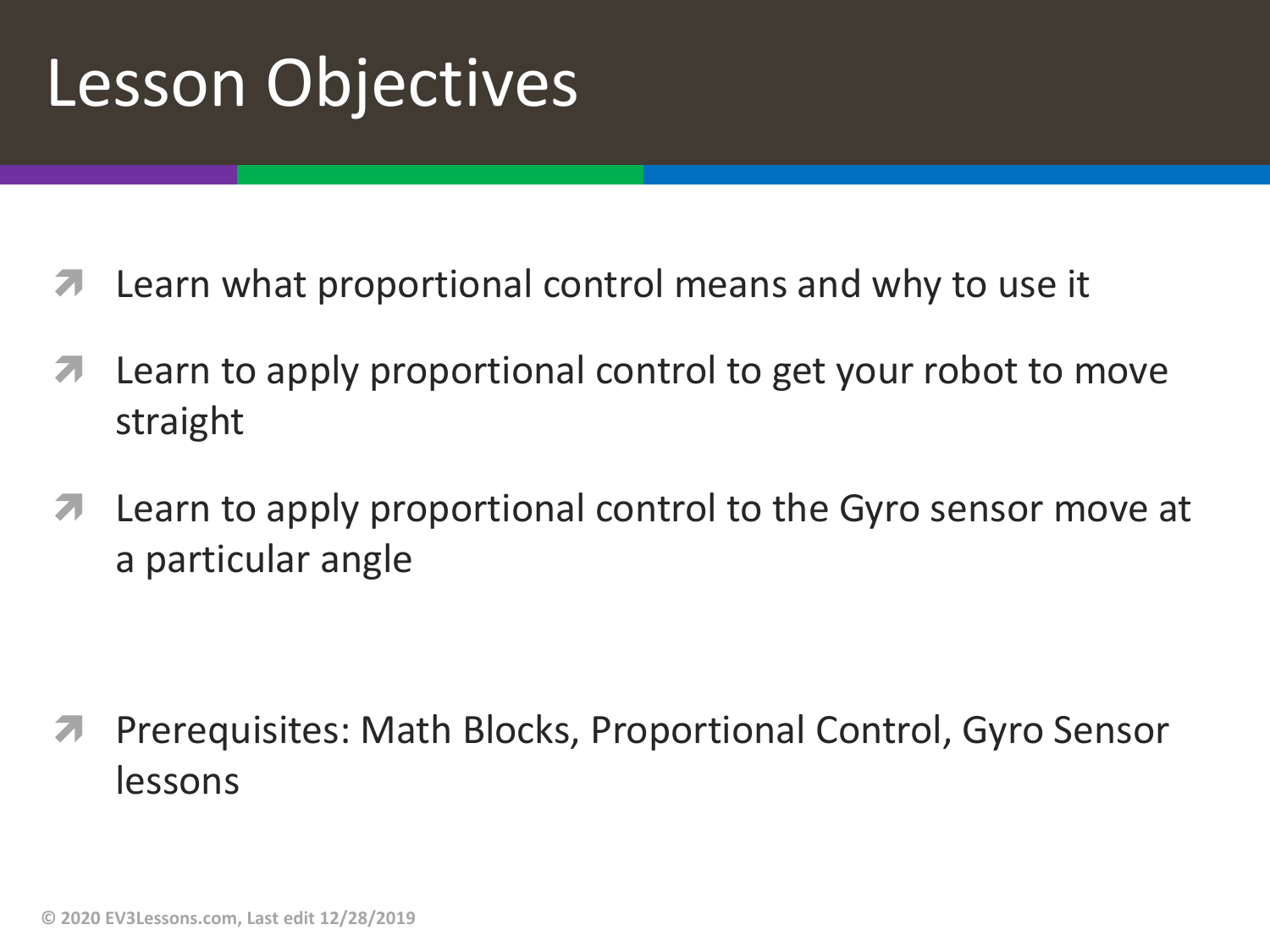## Tips For Success

- ì You must go through the Proportional Control Lesson and the Proportional Line Follower Lesson before you complete this lesson
- You must also complete the other two Gyro Lessons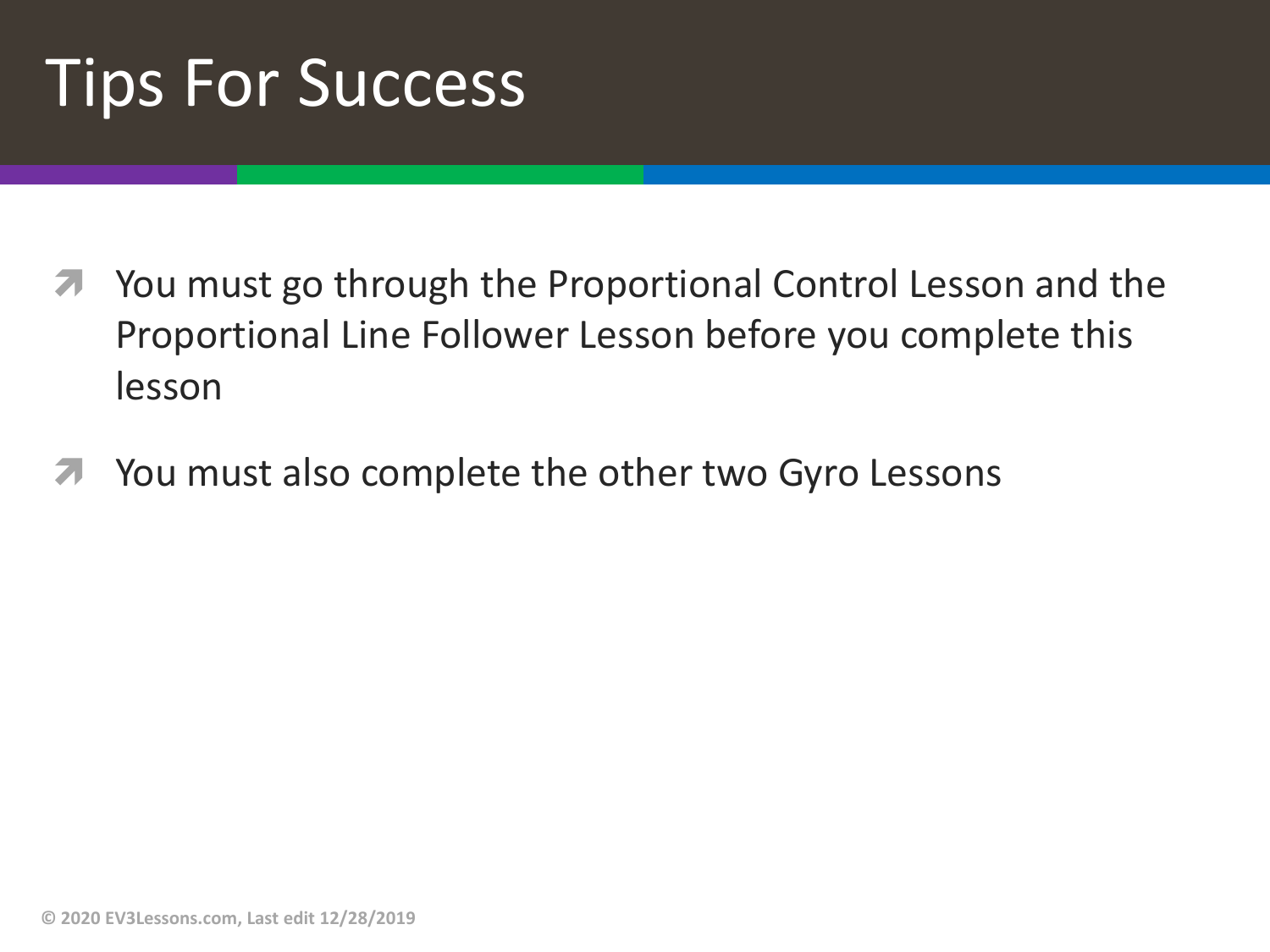# What is Gyro Move Straight?

- Imagine that you want to drive for 200 cm straight
- As you travel, your robot gets bumped by something
- A gyro move straight program helps the robot correct itself back to straight, but offset by how much it was bumped

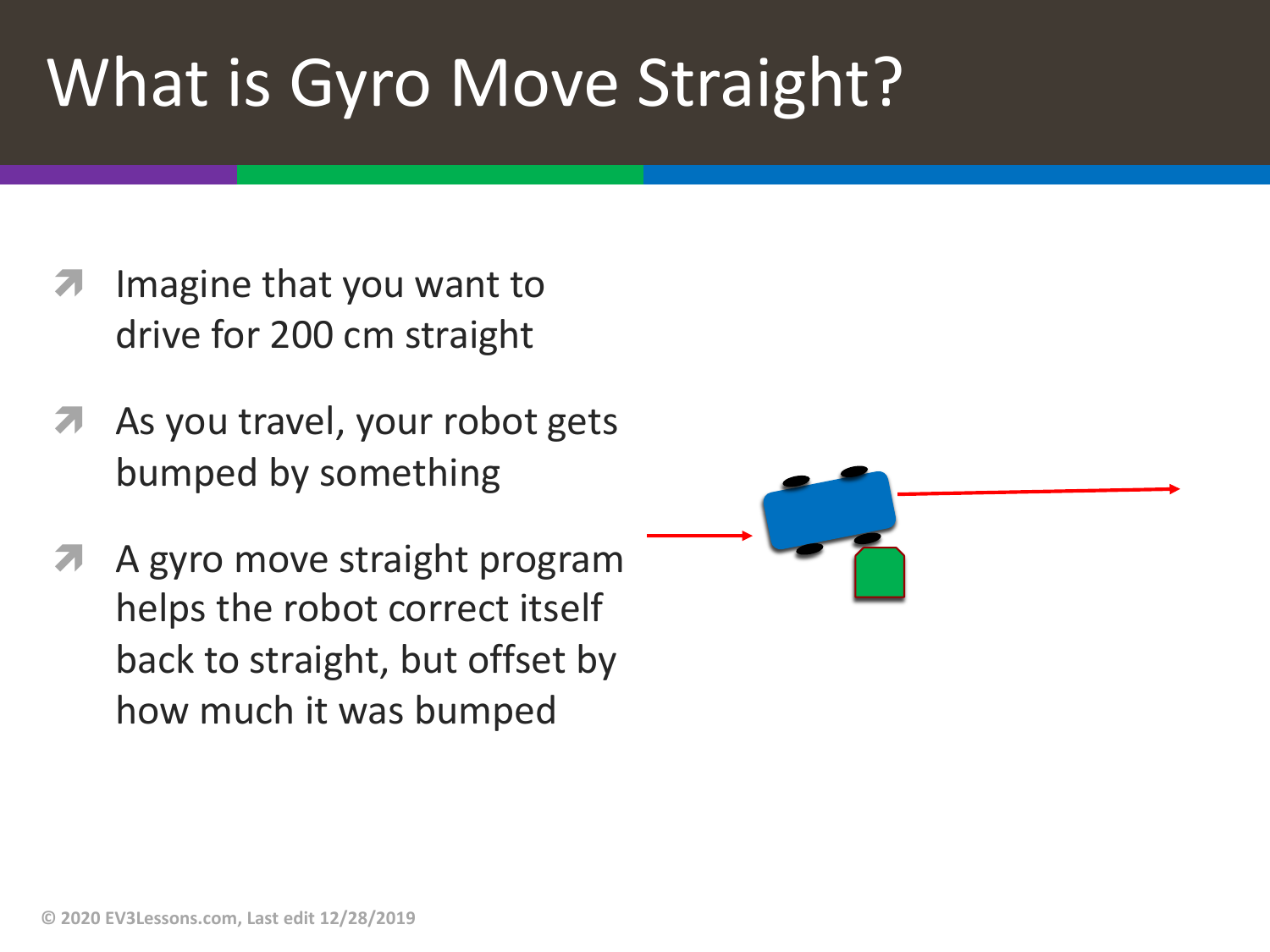# How it Works

- A proportional line follower and a gyro move straight code share similar properties
- To write a gyro move straight program, you must first think about what the error is and what the correction needs to be

| <b>Application</b>      | <b>Objective</b>                                 | <b>Error</b>                                                                                      | <b>Correction</b>                                           |
|-------------------------|--------------------------------------------------|---------------------------------------------------------------------------------------------------|-------------------------------------------------------------|
| Gyro<br><b>Straight</b> | Make the robot<br>at a constant<br>heading/angle | How far you are from<br>that heading/angle                                                        | Turn sharper based<br>on how far you are<br>from that angle |
| Line<br><b>Follower</b> | Stay on the edge<br>of the line                  | How far are our light<br>readings from those at<br>line edge<br>(current light -<br>target light) | Turn sharper based<br>on distance from line                 |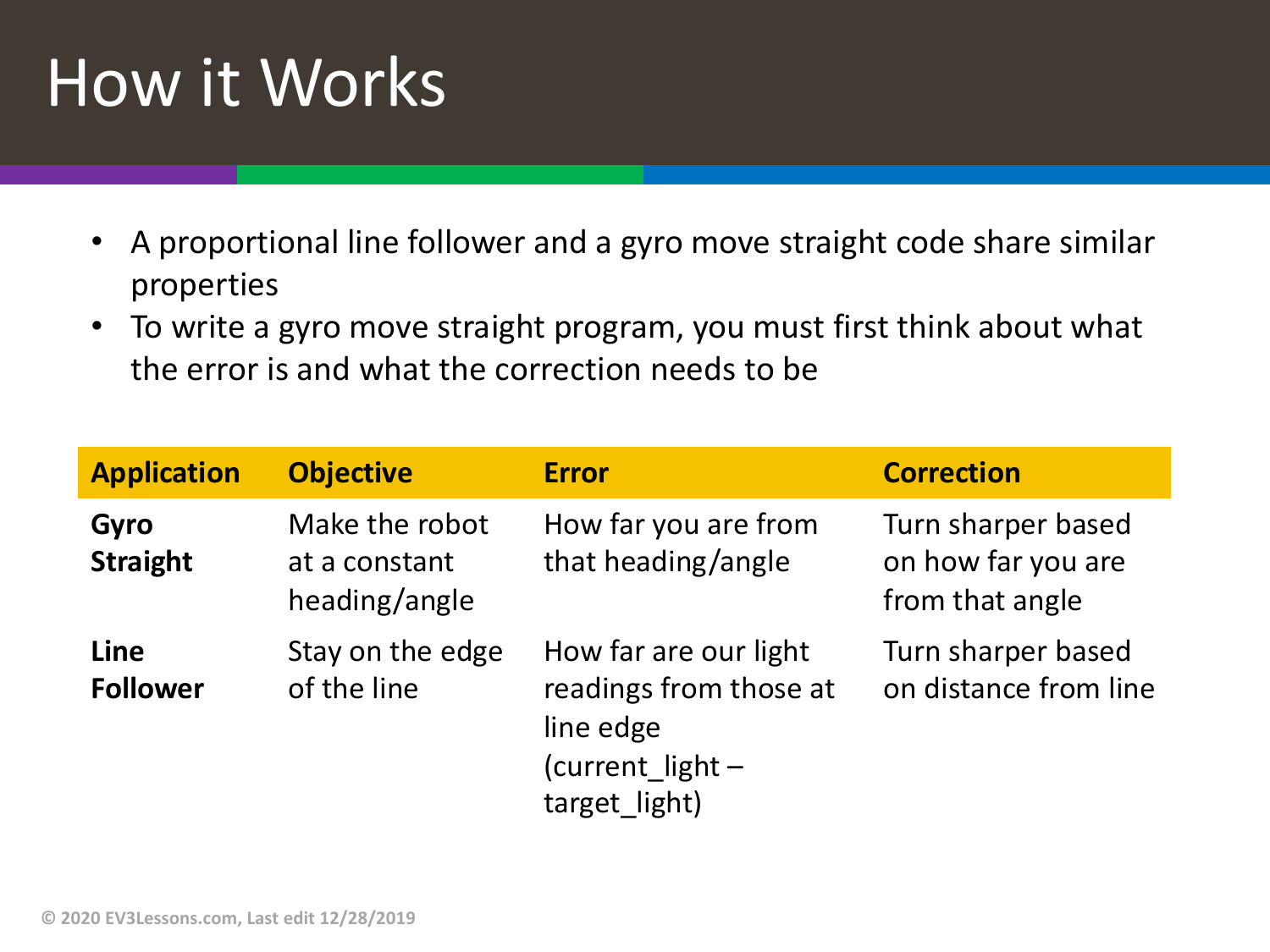#### Pseudocode

- **T** Reset your gyro (yellow gyro block set to reset mode) so that the value starts at "0" and there is no drift
- $\lambda$  In a loop, compute the error and apply the correction
	- **7** Part 1: Compute Error (How far from target angle)
		- $\overline{\phantom{a}}$  To move straight  $\rightarrow$  Target gyro angle=0
		- Distance from target angle is just current gyro reading
	- $\lambda$  Part 2: Compute a Correction that is proportional to the error
		- ì Multiply the Error from Part 1 by a constant (that you must experiment and discover for your robot)
	- $\lambda$  Plug the value from Part 2 into the steering input into a Start Moving With Steering at Speed Block
- Exit loop as required by changing loop block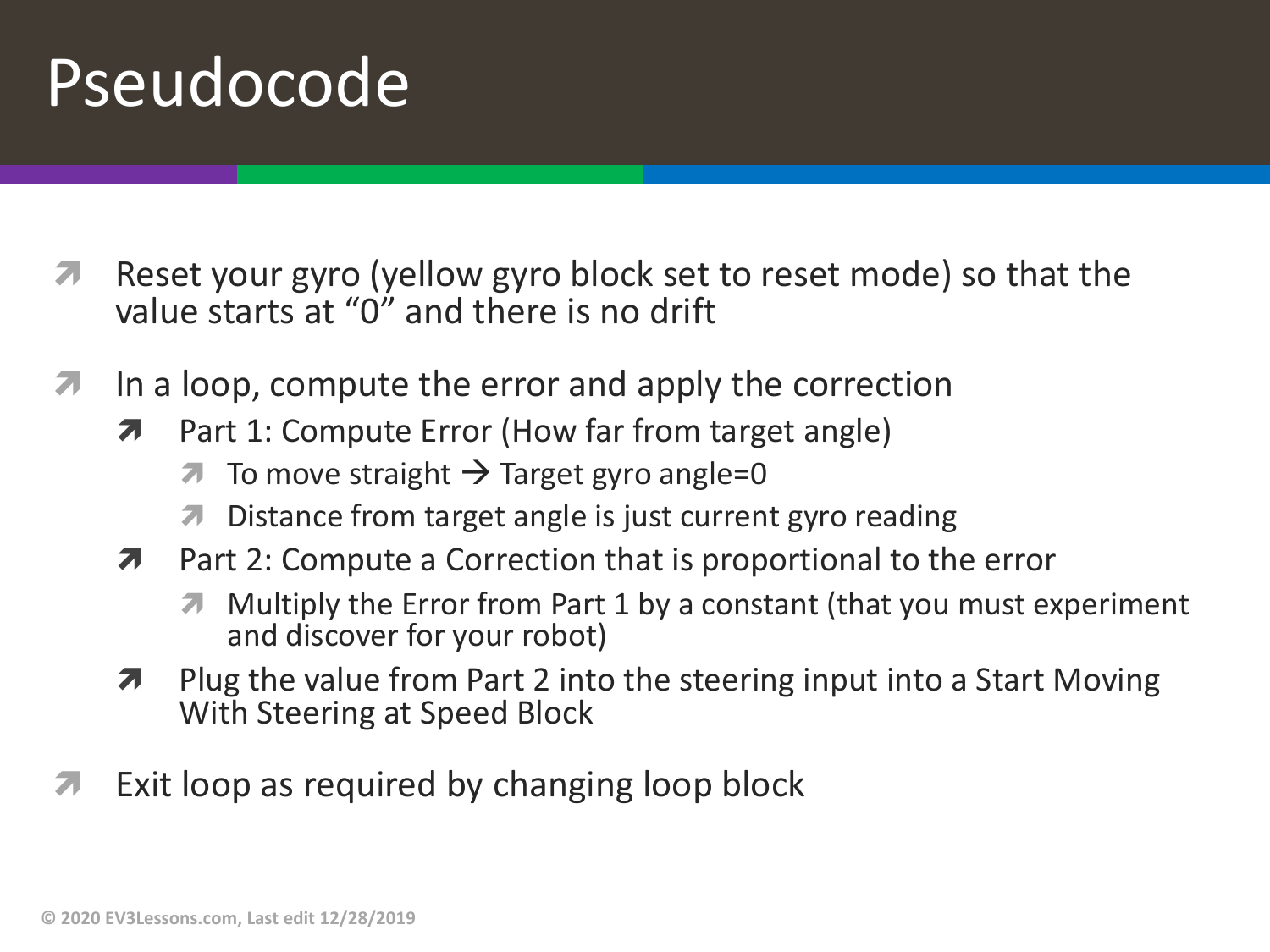# Solution: Gyro Move Straight

*Remember to recalibrate your gyro when you turn on your robot before running this code in case the gyro is drifting*



Start moving and adjust the steering based on how far off the robot is from its target

Loop so that the robot keeps updating its correction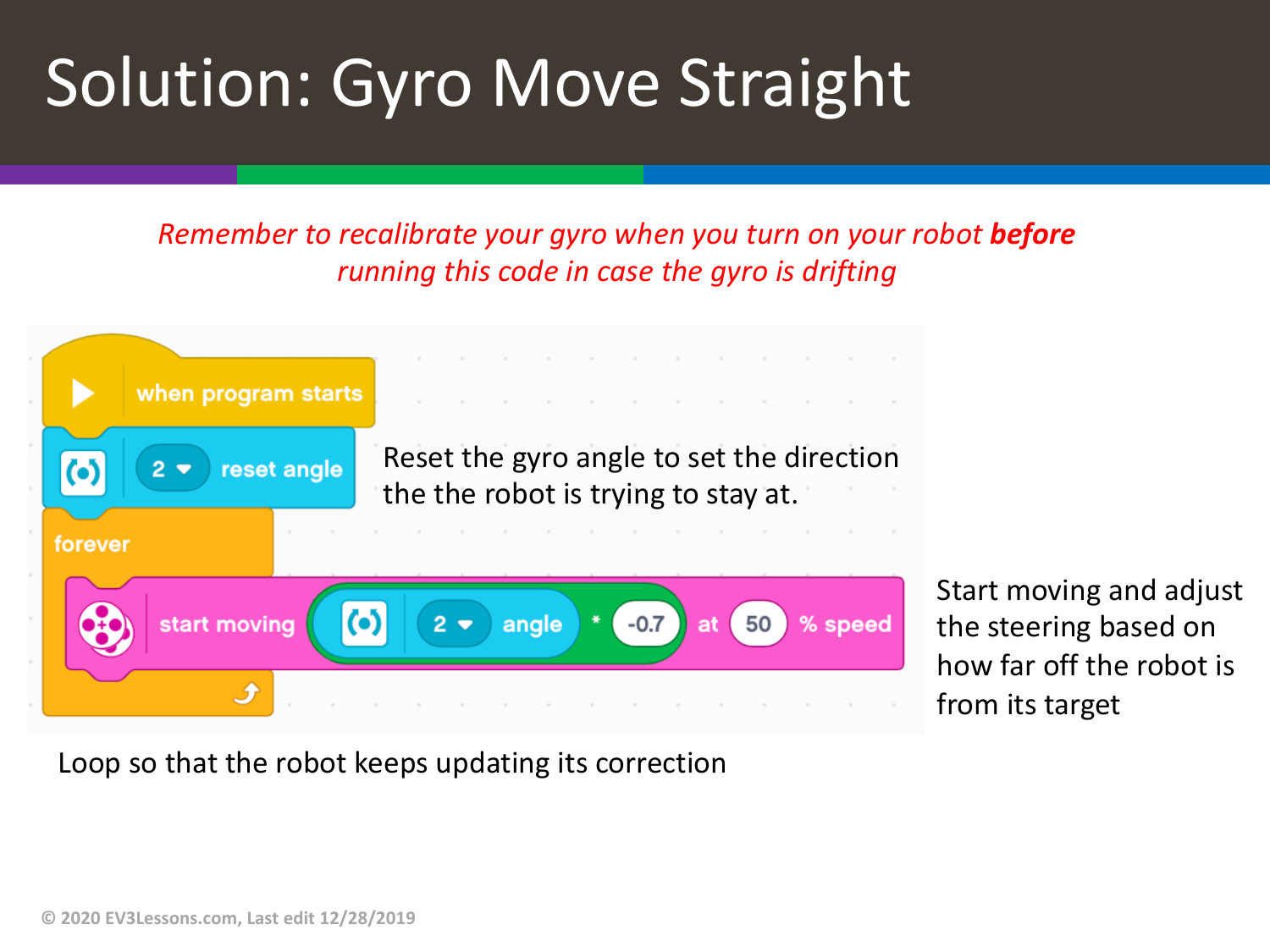# Discussion Guide

- 1. Compare the proportional line follower code with the proportional move straight code. What similarities and differences do you see? Ans. The code is almost the same. The one difference is how the error is calculated. The error is calculated using the gyro sensor. The correction is identical.
- 2. What if you wanted to travel at a particular angle (not just straight)? How would the code look different?

Ans. In Part 1 of the solution code, there is no subtraction block because we were just subtracting "0" since our target heading is moving straight. You would have to subtract your current angle from the target angle if you wanted to move at some other angle.



#### Target angle = 5 degrees